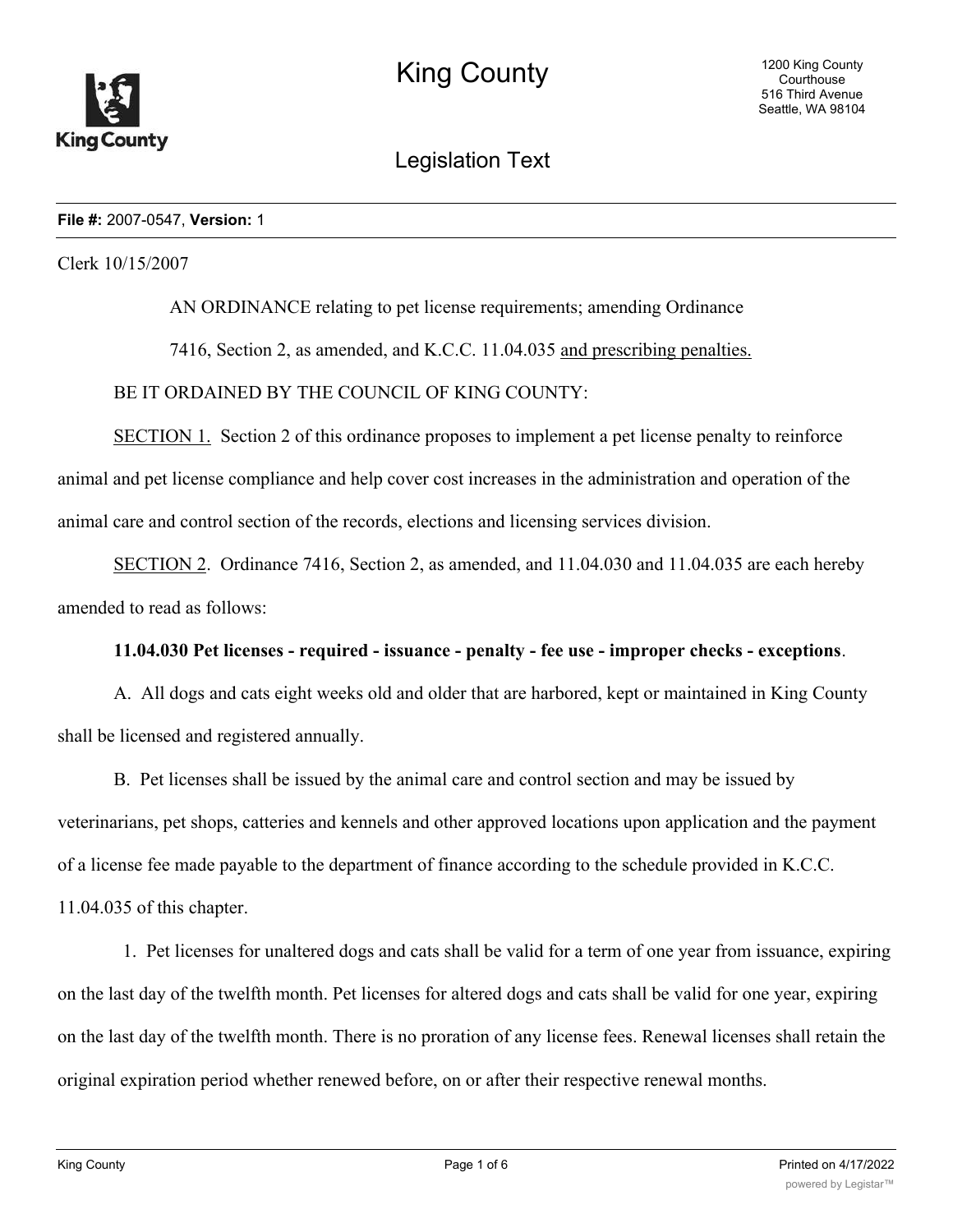2. Juvenile licenses must be obtained for pets from eight weeks to six months old.

 3. King County residents sixty-five years old or older may purchase a special permanent license for the lifetime of cats or dogs that are neutered or spayed and for which they are the registered owners when the animals are maintained at the owners' registered addresses. Those residents shall not be required to annually purchase a new license for the lifetime of the licensed animals though no person shall be issued more than three special permanent animal licenses for any combination of three cats and dogs for which the person is the registered owner.

4. Applications for a pet license shall be on forms provided by the animal care and control section.

 5. License tags shall be worn by dogs at all times. As an alternative to a license tag, a dog or cat may be identified as licensed by being tattooed on its right ear or on its inside right thigh or groin with a license number approved or issued by the animal care and control section.

 6. Owners of dogs or cats who hold valid licenses from other jurisdictions and who move into King County may transfer the license by paying a transfer fee. The license shall maintain the original license's expiration date.

 7. It is a violation of this chapter for any person to sell or transfer ownership of any pet without a pet license. The King County animal care and control authority shall be notified of the name, address and telephone number of the new owner by the person who sold or transferred the pet.

 8. An applicant may be denied the issuance or renewal of a pet license, if the applicant was previously found in violation of the animal cruelty provisions of K.C.C. 11.04.250 or convicted of animal cruelty under RCW 16.52.205 or 16.52.207.

a. An applicant may be denied the issuance or renewal of a pet license for up to:

 (1) four years, if found in violation of the animal cruelty provisions of K.C.C. 11.04.250 or convicted of a misdemeanor under RCW 16.52.207; or

(2) indefinitely, if convicted of a felony under RCW 16.52.205.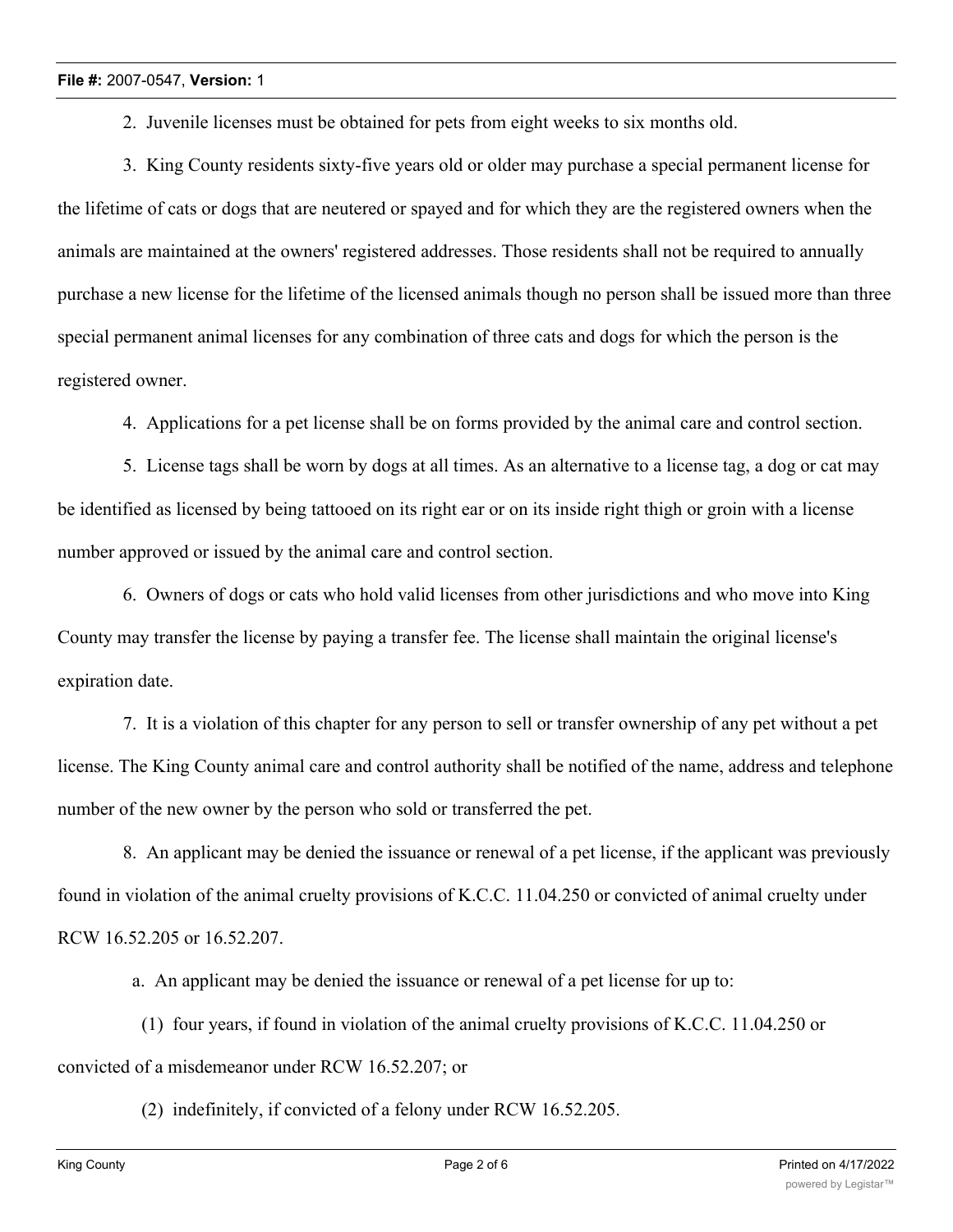b. Any applicant who is either or both the subject of a notice and order under K.C.C. 11.04.250 or charged with animal cruelty under RCW 16.52.205 or 16.52.207, or both, may have the issuance or renewal of their pet license denied pending the final result of either the notice and order or charge, or both.

 9. The denial of the issuance or renewal of a pet license is subject to appeal, in accordance with K.C.C. 11.04.270.

10. Pet (dog or cat) owners shall be subject to a penalty according to the schedule provided in Section 11.04.035 for failure to comply with the licensing requirement per section 11.04.030 A.

C. A late penalty shall be charged on all pet license applications, according to the schedule provided in K.C.C. 11.04.035.

D. All fees and fines collected under this chapter shall be deposited in the county current expense fund and shall be distributed according to K.C.C. 11.04.035.

E. It is a violation of this chapter for any person to knowingly issue a check for which funds are insufficient or to stop payment on any check written in payment of fees in this chapter. Any license or penalty paid for with those types of checks are, in the case of the license, invalid; and in the case of the penalty, still outstanding. Costs incurred by the county in collecting checks of this nature shall be considered a cost of abatement and are personal obligations of the animal owner under K.C.C. 11.04.300.

F. This section shall not apply to dogs or cats in the custody of a veterinarian or animal shelter or whose owners are nonresidents temporarily within the county for a period not exceeding thirty days.

# **11.04.033 Animal shelter, kennel, grooming service, cattery and pet shop - General licenses -**

**Requirements.** All animal shelters, kennels, catteries, hobby kennels, hobby catteries, pet shops and grooming services must be licensed by the animal care and control authority. Licenses shall be valid for one year from the date of application. Fees shall be assessed as provided in K.C.C. 11.04.035. There is no proration of the license fee. Renewal licenses shall retain the original expiration date whether renewed on or after their respective renewal month. Any person or persons who engage in more than one of the services or maintains more than one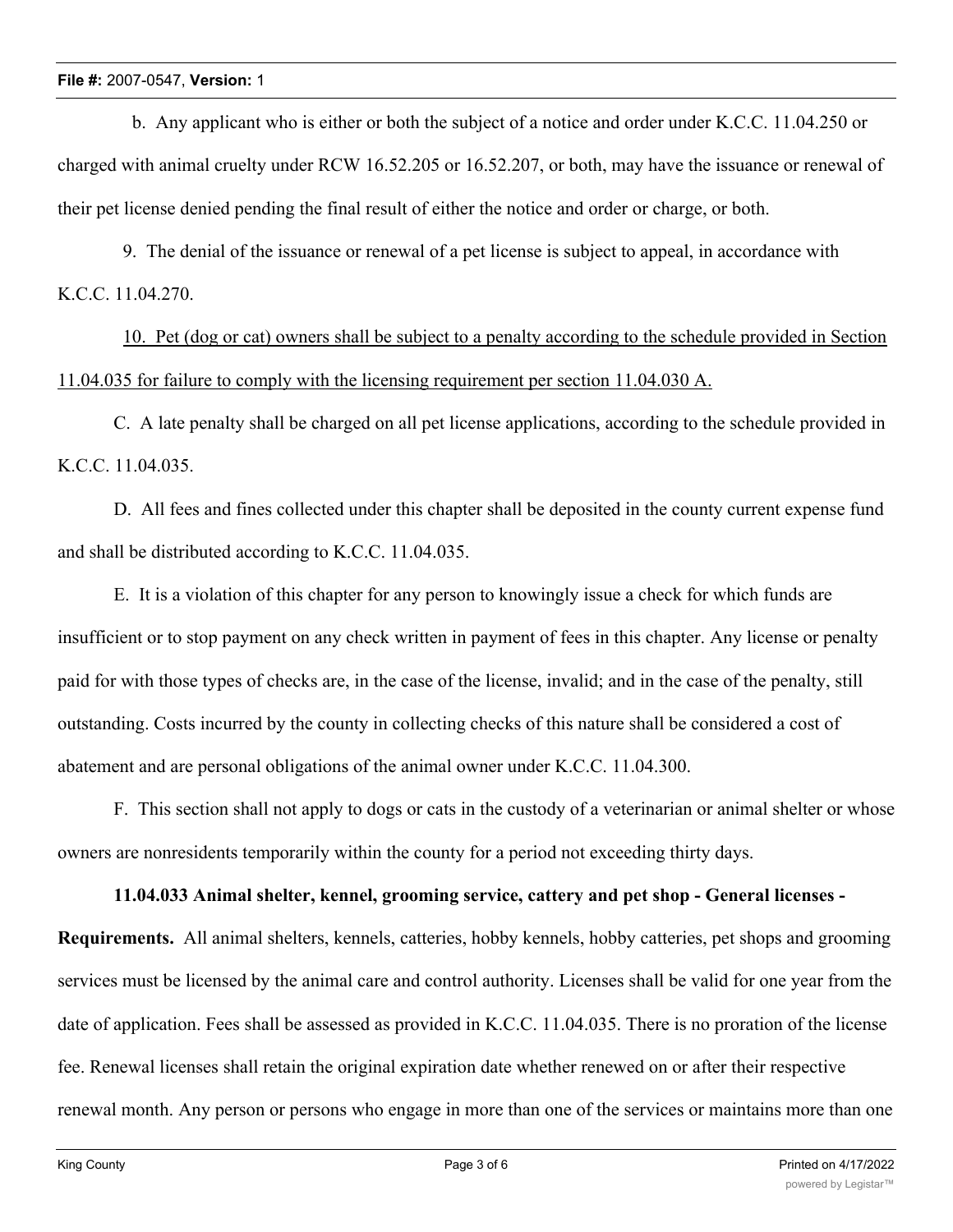# **File #:** 2007-0547, **Version:** 1

of the types of facilities cited in this section shall pay license fees as provided in K.C.C. 11.04.035. Veterinarians shall obtain the required licenses for any service other than a service that by law may be performed only by a veterinarian, but no such a license shall be required for veterinarians' possession of animals solely for the purposes of veterinary care.

# **11.04.035 License fees and penalties.**

A. The following fees are applicable as provided in this chapter:

1. Pet license

| a. Unaltered (dog or cat)                                | \$60.00  |         |
|----------------------------------------------------------|----------|---------|
| b. Altered                                               | \$20.00  |         |
| 2. Juvenile pet license                                  | \$5.00   |         |
| 3. Senior citizen - lifetime license                     |          |         |
| insrsid7240912a. Senior citizen - lifetime license - dog |          | \$20.00 |
| b. Senior citizen - lifetime license - cat               | \$12.00  |         |
| 4. Replacement tag                                       | \$5.00   |         |
| 5. Transfer fee                                          | \$3.00   |         |
| 6. Animal shelter                                        | \$250.00 |         |
| 7. Kennel and cattery                                    |          |         |
| a. Hobby                                                 | \$50.00  |         |
| b. Commercial                                            | \$250.00 |         |
| 8. Pet shop                                              | \$250.00 |         |
| 9. Grooming service                                      |          |         |
| a. Operating alone                                       | \$150.00 |         |
| b. When operated in conjunction with pet shop or         | \$150.00 |         |
|                                                          |          |         |

kennel or veterinarian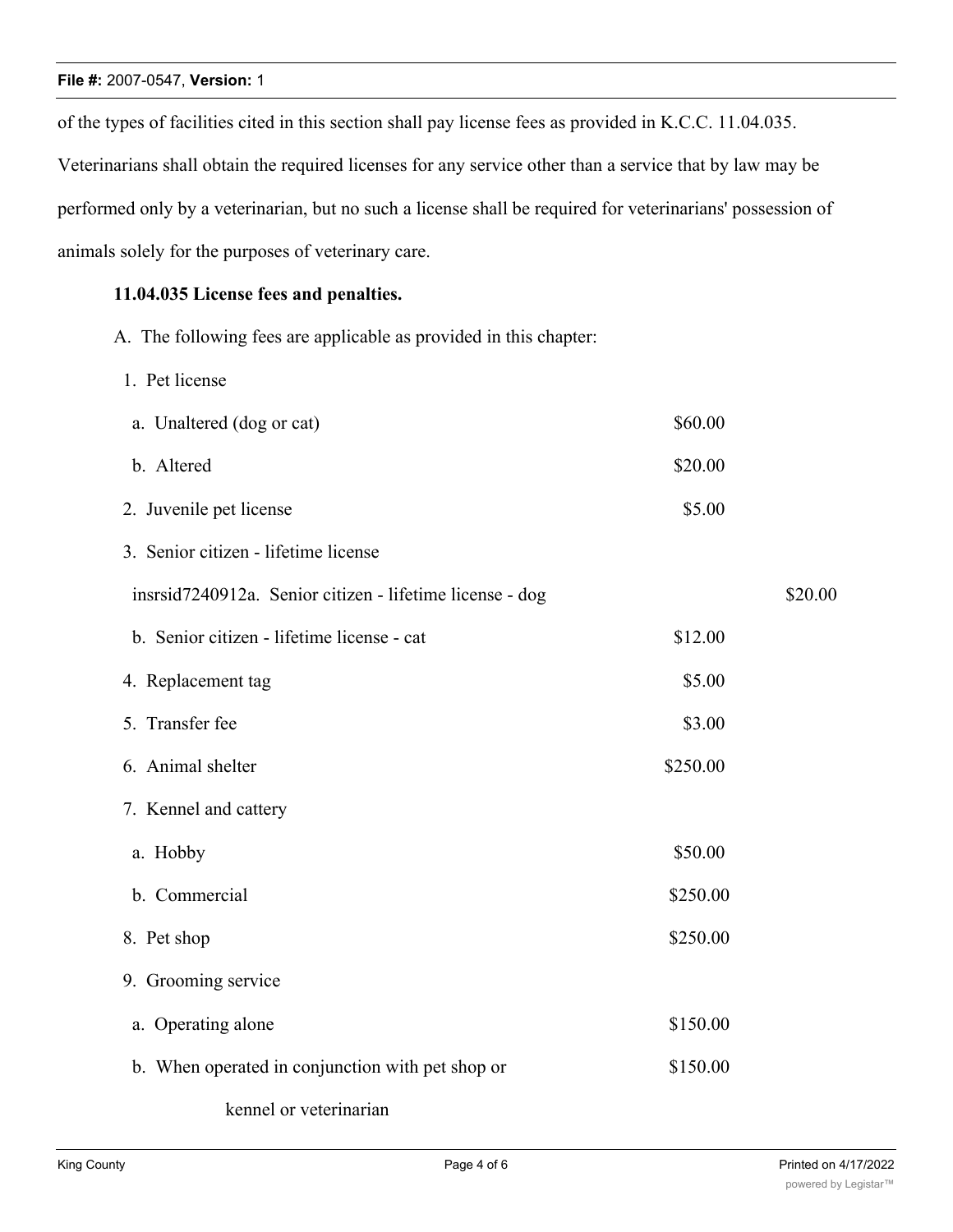| FII <del>C</del> #. ZUU <i>I</i> -UJ47, VEISIUII. T                                                              |            |  |
|------------------------------------------------------------------------------------------------------------------|------------|--|
| 10 Guard dog registration                                                                                        | \$100.00   |  |
| 11. Exotic pet                                                                                                   |            |  |
| a. New                                                                                                           | \$500.00   |  |
| b. Renewal                                                                                                       | \$250.00   |  |
| 12. Service animal no charge                                                                                     |            |  |
| 13. K-9 police dog no charge                                                                                     |            |  |
| 14. Individual private animal placement permit                                                                   | \$25.00    |  |
| 15. Organizational private animal placement permit                                                               | \$10.00    |  |
| B. The following late fees are applicable to license renewal applications as provided in this chapter:           |            |  |
| 1. Received after ((forty-five)) fifteen days of license expiration, ( $(\$15.00)$ ) \$25.00 but before ((ninety |            |  |
| )) sixty days or failure to comply with K.C.C. $11.04.030$ .C                                                    |            |  |
| 2. ((Received after ninety days of license expiration, \$20.00 but before one hundred thirty-five days))         |            |  |
| After sixty days of delinquency, pet (cat or dog) shall be considered unlicensed                                 |            |  |
| ((3. Received after one hundred thirty-five \$40.00 days of license expiration))                                 |            |  |
| C. The following penalties shall be assessed:                                                                    |            |  |
| 1. Dog leash law violations                                                                                      |            |  |
| a. First notice                                                                                                  | \$25.00    |  |
| b. Successive violations within one year                                                                         | \$50.00    |  |
| 2. Civil penalties maximum                                                                                       | \$1,000.00 |  |
| 3. Animal abandonment                                                                                            | \$500.00   |  |
| 4. Unlicensed pet (cat or dog)(pet owner)                                                                        | \$125.00   |  |
| D. The following service fees apply as provided in this chapter:                                                 |            |  |

1. Adoptions - per animal \$75.00

This is a one-price fee that includes the fee for adopting an animal, the license fee and the spaying or